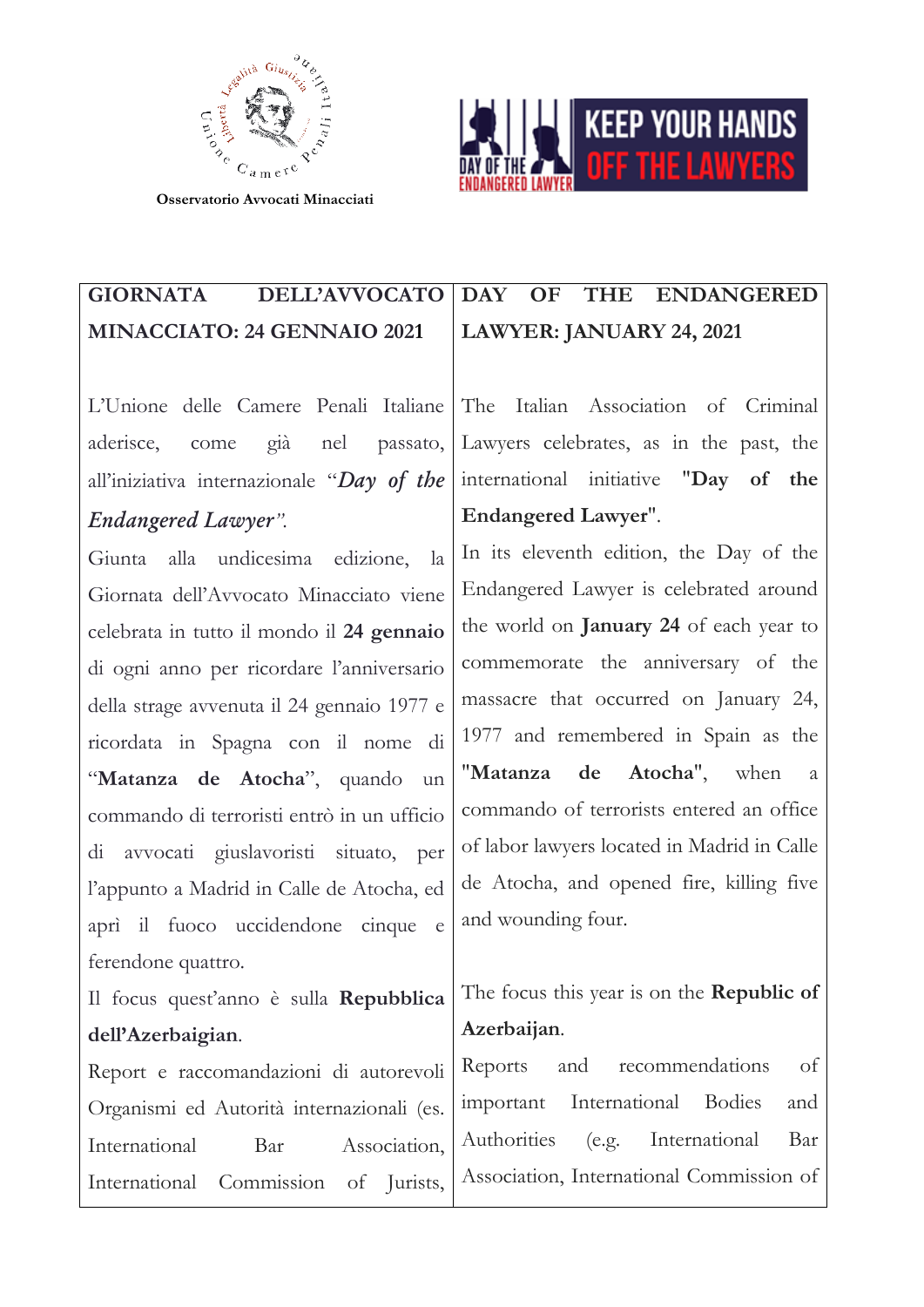



European Human Rights Advocacy Rights Center) danno evidenza di circostanze che meritano attenzione e destano preoccupazione relativamente ai diritti umani ed ai difensori dei diritti umani, precisamente per quel che ci concerne, i nostri colleghi avvocati: provvedimenti disciplinari sproporzionati, espulsioni dall'albo, travel bans…

La Commissaria per i diritti umani del Consiglio d'Europa Dunja Mijatović, a seguito della sua visita nel Paese nel 2019, ha pubblicato raccomandazioni su come assicurare la libertà di espressione, aumentare il numero degli avvocati e migliorare la qualità dell'assistenza legale.

La Corte Europea dei Diritti dell'Uomo nel suo report datato ottobre 2020, ha rilevato violazioni della Convenzione Europea dei Diritti dell'Uomo, in particolare degli artt. 3, 5, 6, 10 e 11.

Ricordiamo che "*In una società fondata sul rispetto della giustizia, l'avvocato svolge un ruolo di primo piano. Il suo compito non si*  Jurists, European Human Rights Advocacy Rights Center) give evidence of circumstances that deserve attention and raise concern about human rights and human rights defenders, precisely as far as we are concerned, our fellow lawyers: disproportionate disciplinary measures, disbarments, travel bans...

Council of Europe Commissioner for Human Rights Dunja Mijatović, following her visit to the country in 2019, published recommendations on how to ensure freedom of expression, increase the number of lawyers and improve the quality of legal assistance.

The European Court of Human Rights in its report dated October 2020, found violations of the European Convention on Human Rights, in particular Articles 3, 5, 6, 10 and 11.

We would like to remind that: "*In a society founded on respect for the rule of law the lawyer fulfils a special role (…). A lawyer must serve the interests of justice as well as*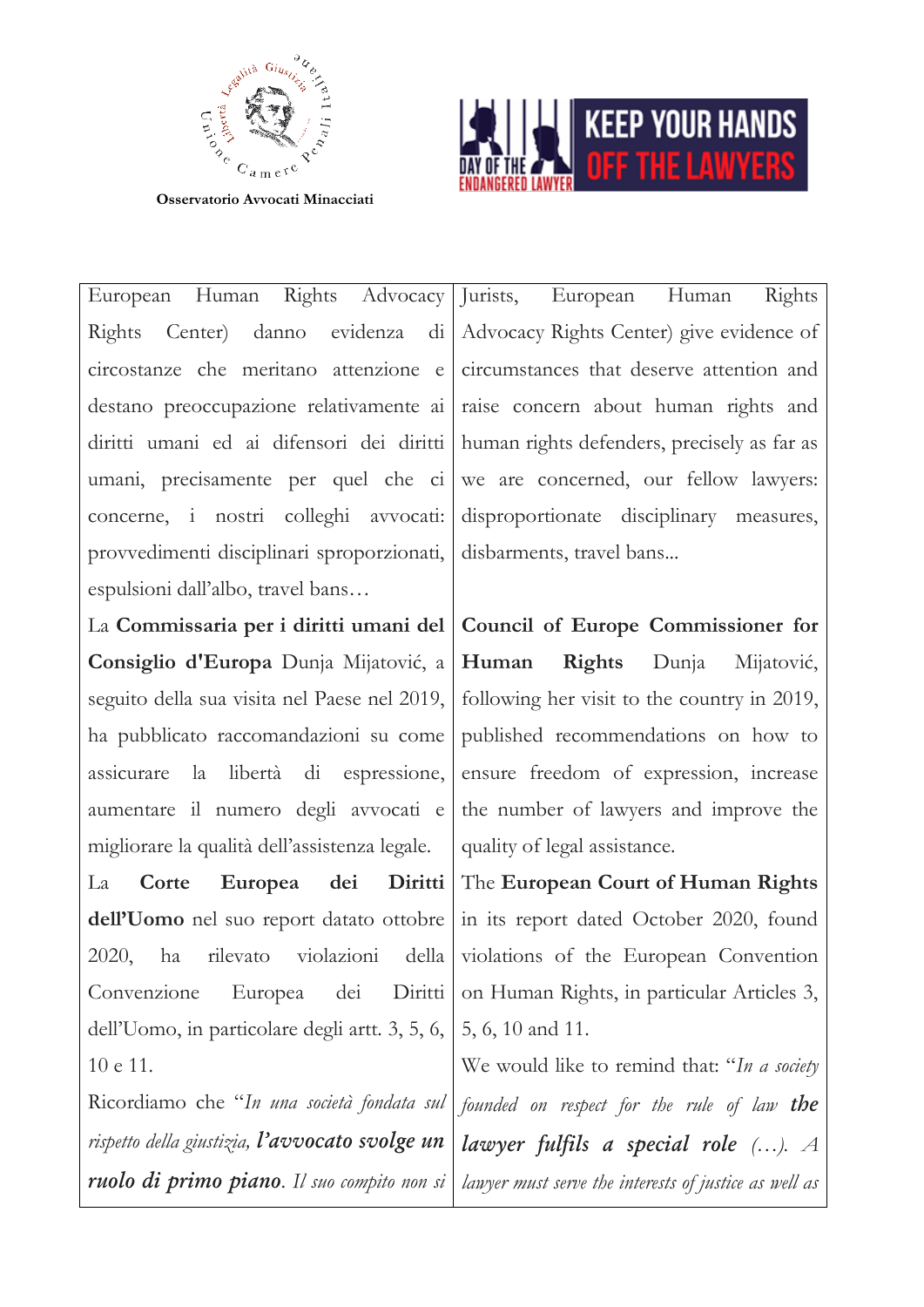



*limita al fedele adempimento di un mandato nell'ambito della legge. L'avvocato deve garantire il rispetto dello Stato di Diritto e gli interessi di coloro di cui difende i diritti e le libertà. L'avvocato ha il dovere non solo di difendere la causa del proprio cliente ma anche di essere il suo consigliere. Il rispetto della funzione professionale dell'avvocato è una condizione essenziale dello Stato di diritto e di una società democratica*. (….)" (Codice Deontologico degli Avvocati Europei, art.1.1.) Inoltre,

"*Le autorità pubbliche assicurano che gli avvocati a) siano in grado di svolgere tutti i loro doveri professionali senza ostacolo, intimidazione, molestia o indebite interferenza; b) possano viaggiare e consultare liberamente i propri clienti, sia in patria che all'estero; e c) non siano fatti oggetto, né siano minacciati, di essere sottoposti a procedimento oppure a sanzioni economiche o altro per qualsiasi azione intrapresa in conformità con i loro obblighi e principi*  *those whose rights and liberties he or she is trusted to assert and defend (…). Respect for the lawyer's professional function is an essential condition for the rule of law and democracy in society*." (CCBE Code of Conduct for European Lawyers, Art.1.1.)

And,

"*Governments shall ensure that lawyers (a) are able to perform all of their professional functions without intimidation, hindrance, harassment or improper interference; (b) are able to travel and to consult with their clients freely both within their own country and abroad; and (c) shall not suffer, or be threatened with, prosecution or administrative, economic or other sanctions for any action taken in accordance with recognized professional duties, standards and ethics*." (Basic Principles on the Role of Lawyers, United